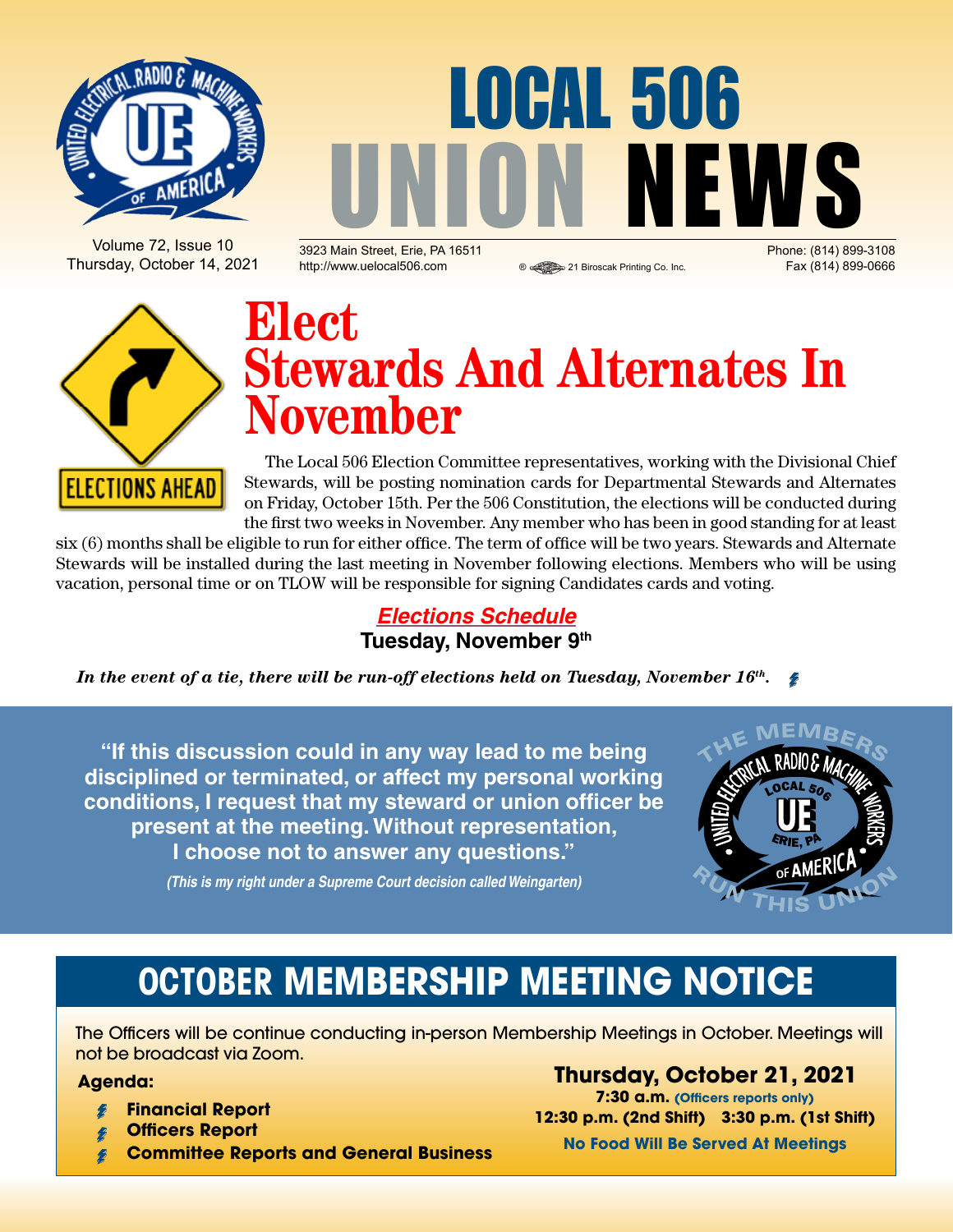## **UE Local 506 Proposed Constitutional Amendment**

### **Constitutional Amendments Article V, Section 10, 3rd Paragraph**

### Current Language:

Any day within (15) days prior to the date of the election, absentee ballots for those members scheduled for temporary military leave, can be obtained, in person, at the local 506 office during normal business hours, provided they present a copy of their orders. When picking up the ballot, the member must sign for it.

### Proposed Language:

Any day within (15) days prior to the date of the election, absentee ballots for those members scheduled for temporary military leave, can be obtained, in person, at the local 506 office during normal business hours, provided they present a copy of their orders. When picking up the ballot, the member must sign for it. Any day within (15) days prior to the date of the election, members on a, union approved, company assignment, outside the factory, may obtain the absentee ballot by providing a copy of their travel orders at the local 506 office during normal business hours. When picking up the ballot, the member must sign for it.

## **UE 506 Shirt Sale**

**Storm, Superman, Solidarity and a few other miscellaneous shirts for sale \$5.00 each or 3 for \$10.00 UE 506 Winter Skull Caps \$2.00**

### **Ideas for New Shirt Designs will be at the hall during at the October membership meeting.**

## **Chief Plant Steward's Report**



*By Leo Grzegorzewski*

Happy October to everybody. I hope all is well with you and your families.

With autumn approaching it's time to pull the air conditioners out of our windows and change the filter in your furnaces. You might also want to replace the batteries in your smoke/carbon monoxide detectors. The small investment in new batteries is worth every penny, peace of mind, and your family's safety.

Congratulations to John Miles, elected to Business Agent, and Matt Fedak to E-board Member at Large. John Miles replaced Mike Ferritto, and Matt Fedak replaced Matt McCracken. They are both well qualified, and I look forward to their contributions to the board. I want to thank Mike Ferritto and Matt McCracken for their dedication to our members and this union. They have served their positions well and have been an inspiration to me and many of our members. I wish them and their families nothing but the best.

 Stewards Elections will be taking place soon. Department Steward election signup cards will be posted in all current departments and shifts. I encourage all who want to fight for our member's safety and contractual rights to sign up. They are thankless jobs and sometimes overwhelming but gratifying. The Stewards system is the union's front line of defense. Department Stewards continue to protect and defend our members from the company's continued attacks on this union and the contract. Without a robust Stewards system, our members would be subjected to far worse conditions than they are experiencing now. If we want better working conditions on the shop floor we must fight for them, and the Department Stewards initiate those fights. UE Local 506 Department Stewards have a rich history fighting for our member's overall safety and working conditions. It's in our blood! As the saying goes there is safety in numbers. We need Stewards to do that.

On October 7<sup>th</sup>, we arbitrated the Continuation of Benefits grievance. The issue disputed is the cost-share to employees when on laid off.

On September  $30<sup>th</sup>$ , we held a Step III grievance meeting. I have not received the company responses, and I will report the results in next month's Newsletter. The next Step II meeting will be on October 14<sup>th</sup>. There are seven grievances currently on hold and ten new grievances added to October's meeting.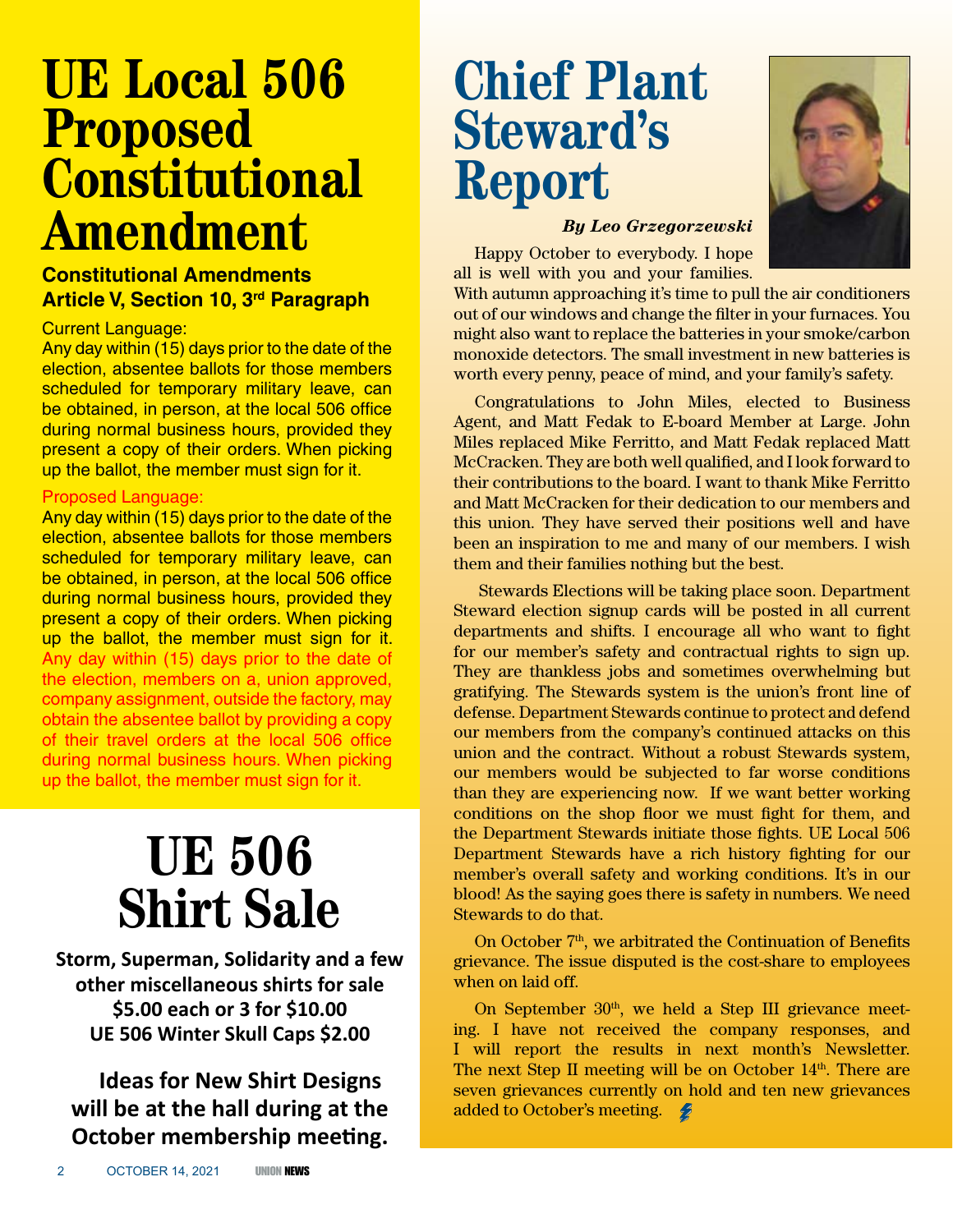## **President's Report** *By Scott Slawson*

Recall has begun. We have been waiting to hear those words for quite awhile now. The company announced they would be recalling around 80 people over the next few months. We are attempting to keep our recall list as updated as possible and have asked the company to give us a weekly update. If you are currently PLOW'ed please feel free to check in every couple of weeks for an update.

Recently it was announced that OSHA has been directed to create a new ETS order requiring mandatory vaccinations or weekly testing for COVID. There is much speculation

that this order may never come to fruition. That being said, we are working with our National Union in case the order is mandated. First and foremost, we don't feel anybody should be forced to receive any vaccination they are not comfortable getting. Second, we do believe this would be a change in working condition and that requires bargaining under Article I. We understand that many have concerns over long term effects and effectiveness of the vaccine, doctor concerns, fear of the unknown, religious objections and a whole host of other reasons for not wanting to get the shot. All of these concerns would have to be addressed along with who would be responsible if there were short- or long-term health issues related to the vaccine. We also would need to address those that do not want the vaccine. Who pays for the weekly test? How and who administers it? Who pays for it? We understand the many concerns and will address them all with the help of the National Union. We are not alone in facing this issue. If you are having difficulty deciding whether or not to get vaccinated, please speak to your healthcare professional. As any information evolves, we will keep you informed.

The Officers and Executive Board would like to welcome back those that have been laid off and look forward to ensuring everyone gets that same opportunity. With Veterans Day approaching, November 11<sup>th</sup>, we would like to thank you all that have served and thank all that are currently serving.



### **13TH ANNUAL UE/VAMC WELCOME HOME "FORE" VETERANS GOLF TOURNAMENT RESULTS**



### **Thank You to all who Donated**

All Lottery Ticket Raffle proceeds went to the VA Visual Impairment Fund – \$1562.00 Total Proceeds from the Tournament were \$1261.58 Total Donation, with sponsors, to the VA was \$9217.58

### **Lottery Basket Winners:**

1<sup>st</sup> Karen O'Neil 2<sup>nd</sup> Matt McCracken 3rd Matt McCracken

### **1ST Team 13A -14 under Par Hole Prize Winners Skins**

Ryan Mudger **#5 Janet Gray** Hole 5 - 13A - Eagle Kyle Mudger **#6 Brian Welch** Hole 6 - 14A – Birdie Mike Mudger **#8 Tim Mudger** Hole 8 - 13A – Eagle Tim Mudger #11 Team Smoke Hole 9 - 12A – Birdie #17 Larry Russell Hole 16 - 2A – Birdie